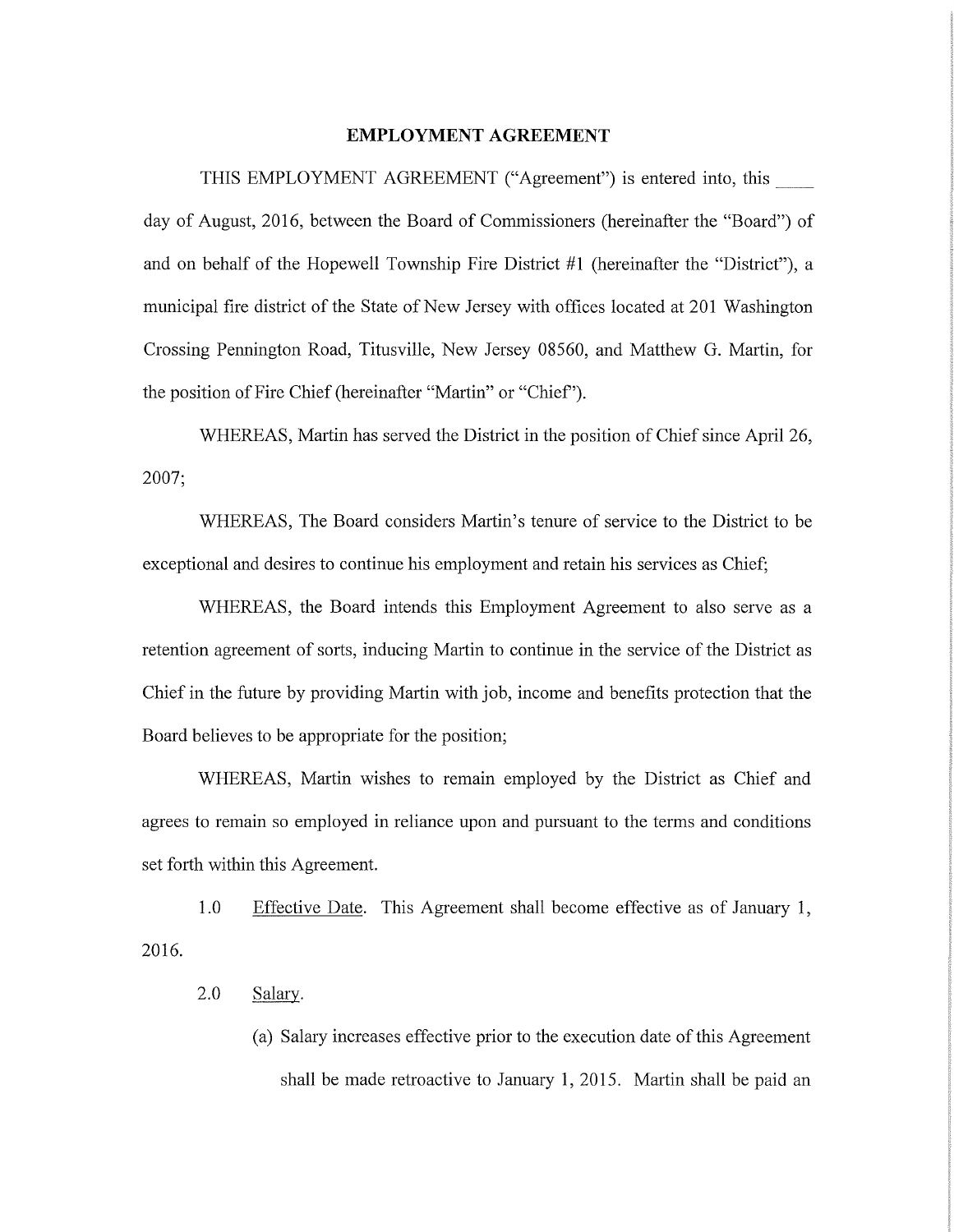annual base salary of \$115,039.84 in 2015, and \$116,765.44 in 2016, and \$118,526.92 in 2017. Annual rate of base salary for 2018 and for subsequent years shall be subject to increase, at the Board's discretion. Any catch-up payments of retroactive compensation will be made within 60 days of the execution of this Agreement.

(b) Martin's compensation will be adjusted, as necessary, to ensure that his annual base compensation is \$35,000.00 (excluding benefits, longevity and education incentives; not excluding Collateral Duties should they be assigned to the Fire Lieutenant or Fire Official) above the salary established and maintained for the position of Fire Lieutenant (or the highest lieutenant position and/or Fire Official that may exist, at any time, within the District). At all times, Martin's annual base compensation will be at least \$35,000.00 above the maximum salary established and maintained for the highest ranking lieutenant and/or Fire Official position (whichever position commands the higher salary).

3.0 Duties and Authority. The District is the employer of the position of Chief. Martin herein agrees to continue full-time employment as a District Chief, with all rights and authority vested with the position of a Chief Officer within the District. Martin hereby accepts and is assigned the position of Chief of Emergency Services. Martin, acting within the scope of his position as Chief, shall have such authority as is prescribed by the laws of the State of New Jersey and the provisions of District policy. This Agreement is subject to and shall be interpreted under the laws of the State of New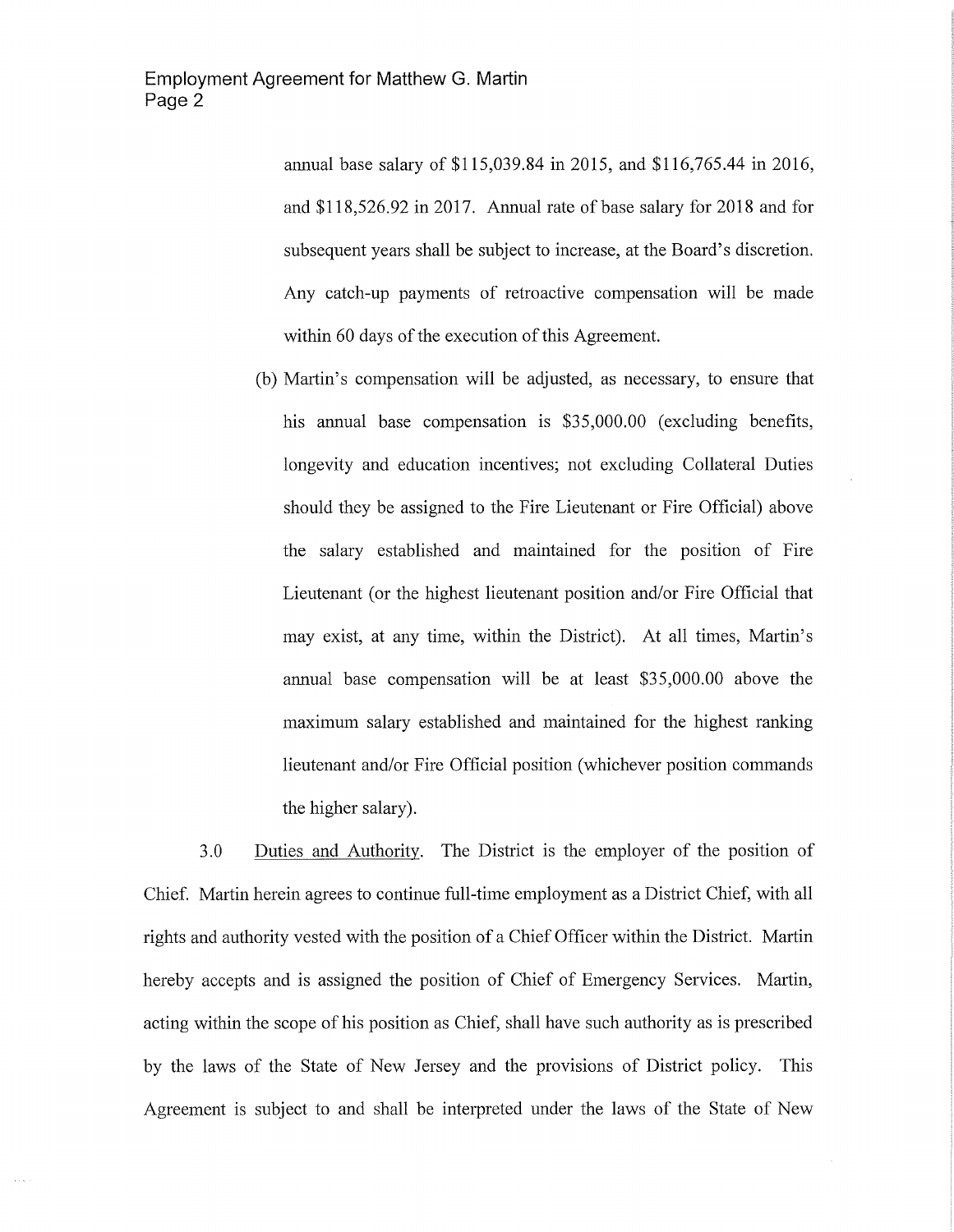Jersey, the rules and regulations of the State governing the administration of fire districts, and all applicable written Board policies and procedures, all of which are made a part of this Agreement by reference as though fully set forth herein.

4.0 Responsibilities of the Chief. Martin, acting within the scope of his position as Chief, and under the direction of the Board, shall be charged with the responsibility of the direction of work-related activities of all District employees; shall serve as the District's Chief Administrative Officer; shall provide administrative support to all District volunteers; and shall present his recommendations concerning any and all personnel matters not specifically covered by District policy directly to the Board.

5.0 Extent of Service. During the Employment, Martin, acting within the scope of his position as Chief, shall devote substantially all of his business time and attention, reasonable vacation time and absences for sickness excepted, to the business of the Board and District. As Chief, Martin shall perform the duties as assigned to him with fidelity and to the best of his ability; and shall perform and discharge such Chief duties and responsibilities as may be prescribed from time to time by the Board or the District. As Chief, Martin shall not, without express written consent of the Board, directly or indirectly render services of a professional nature to or for any person, firm or organization for compensation, or engage in any practice that competes with the business or interest of either the District or the Board.

6.0 Assigned Vehicle. The District shall assign the Chief a District-owned vehicle, to be used for District-related business, and for fire or emergency incident response. The Chief shall not permit or authorize the operation of the District's assigned vehicle by any third party including, but not limited to, the Chief's spouse or family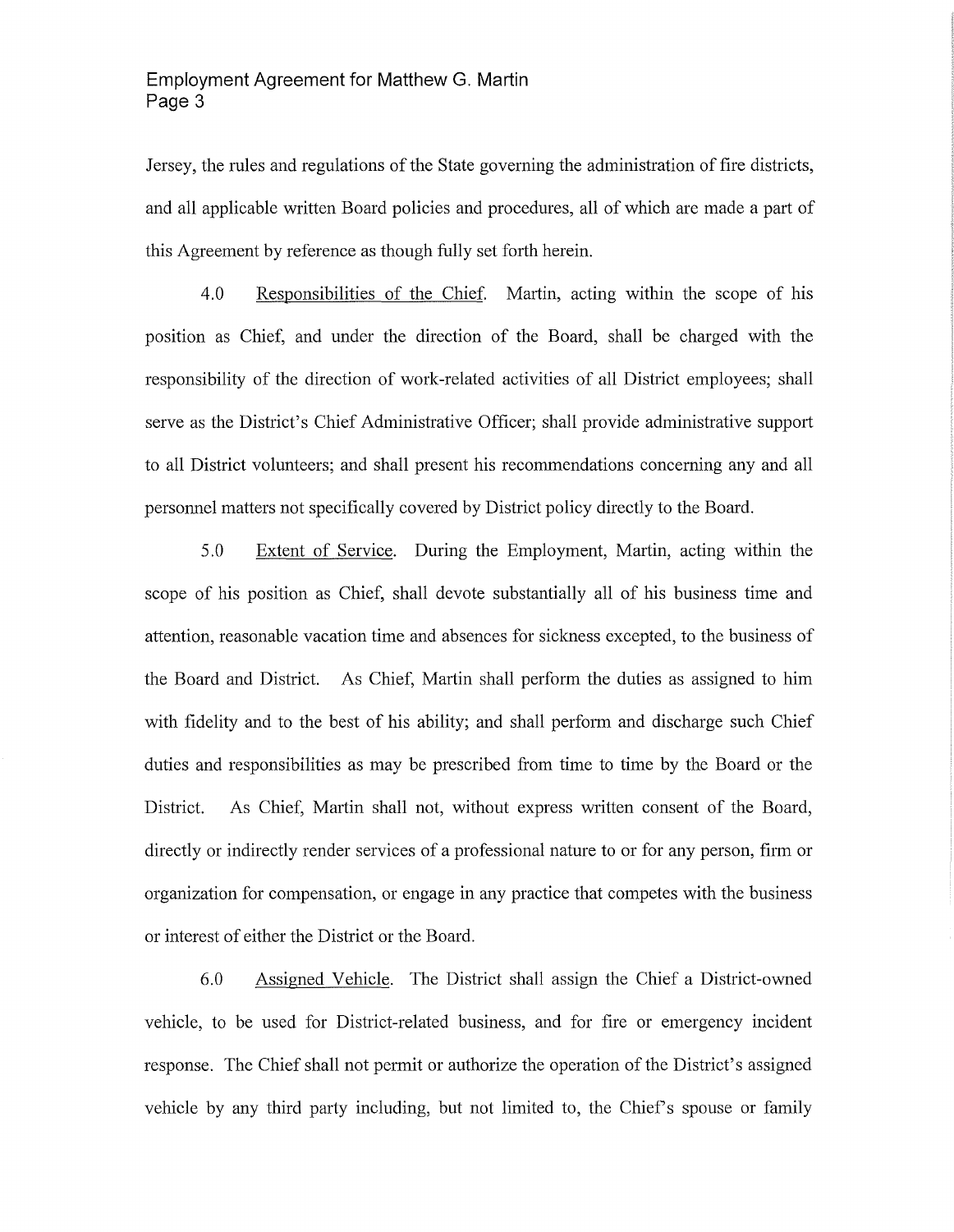members. Any operation of the District's assigned vehicle by such third parties is strictly prohibited and the District shall not be liable or responsible for any and all claims that may arise from such operation, whether directly or indirectly.

7.0 Professional Meetings & Training. The Chief is expected to attend professional meetings and training at local, state and national levels. The time and reasonable expenses incurred by the Chief via his attendance at such meetings and/or training shall be reimbursed by the Board, subject to prior approval.

8.0 Tuition Reimbursement. Beginning January, 2016, the Board will provide tuition reimbursement for up to 100% of approved tuition costs incurred by the Chief toward a 4 year degree program; and up to 50% of approved tuition costs incurred by the Chief toward a graduate degree program. The amount of assistance to be given, if any, will be determined by the Board on a per-request basis. If the Chief receives assistance from outside sources (scholarships, grants, GI Bill, fellowships, etc.) he shall be eligible for tuition reimbursement only if the cost of the tuition exceeds the amount of assistance received. All coursework/tuition is subject to advance approval and coursework and study must not unreasonably interfere with the performance of the Chief's duties on behalf of the District. After receiving approval, the Chief must provide proof of course completion and a passing grade in order to be entitled to reimbursement of tuition and tuition-related expenses. Textbooks, late fees and school supplies (other than lab fees associated with an approved course) are not reimbursable. The cost of parking and/or commuting is not reimbursable. Reimbursement of expenses will be made in the year in which the expense was budgeted. This may result in a delay in reimbursement, but will not diminish the Board's obligation to reimburse the expense(s). The number of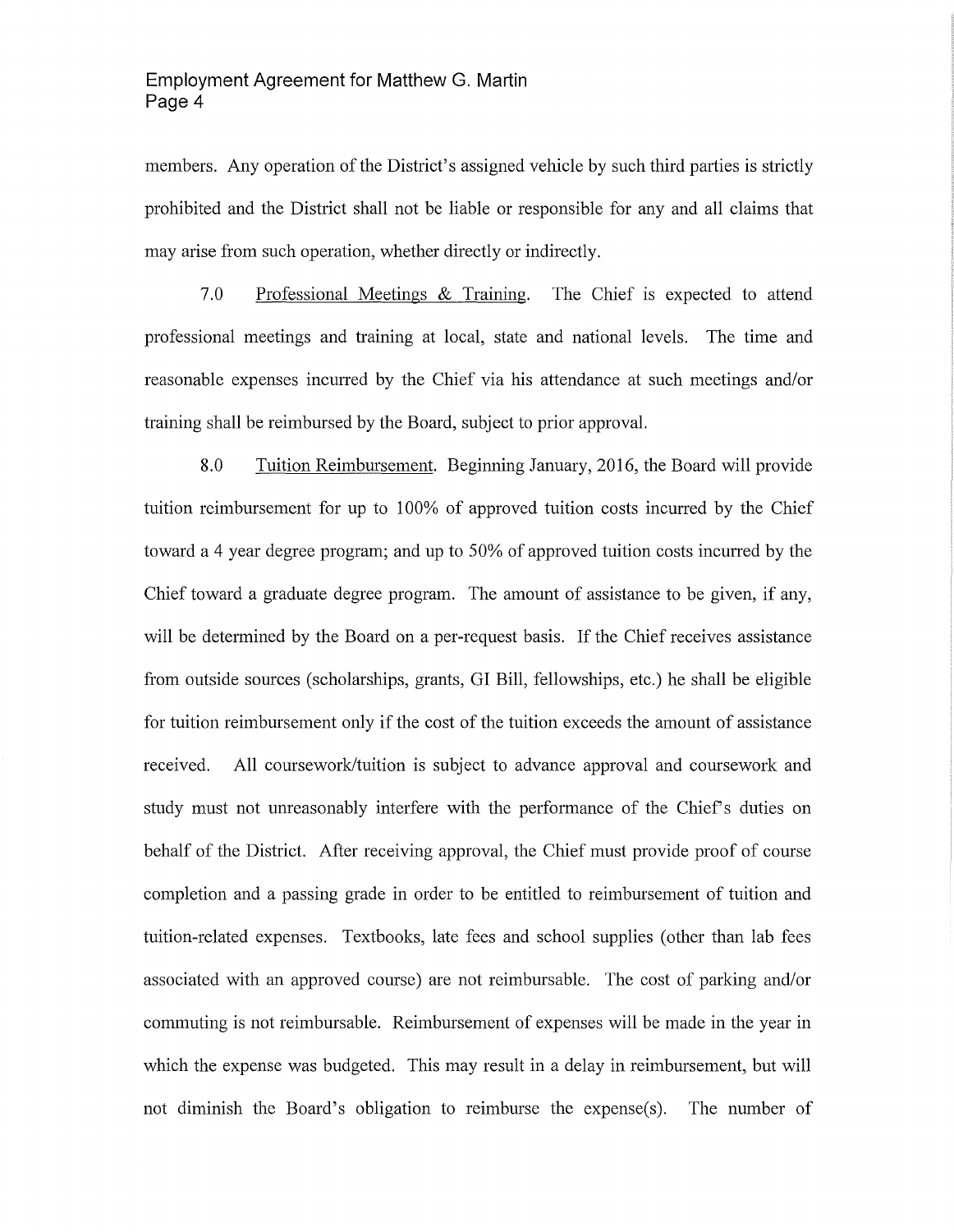## **Employment Agreement for Matthew G. Martin Page 5**

credits/courses, cost of tuition, and authorized tuition-related expenses associated with each course will be considered and approved/denied by the Board at the time the request for advance approval of the coursework/expense is made. This reimbursement policy will, at all times, be administered in compliance with all applicable laws.

9.0 Longevity. The Chief position will also be entitled to Longevity payments, as follows: For employment Years five (5) through nine (9): 0.5% of base salary; Years ten (10) through fourteen **(14):** 0.75% of base salary; Years fifteen (15) through (19): 1.5% of base salary; Years twenty (20) through twenty-four (24): 2.0% of base salary; and Year twenty-five (25) and beyond: 2.5% of base salary. Payment will otherwise be made pursuant to the procedures set forth within the agreement between the Board of Fire Commissioners Hopewell Fire District No. **1** and the Hopewell Township Fire District No. **1** Lieutenants (the "Lieutenants Contract"). For purposes of this Agreement, longevity payments will be paid to Martin by pro-rating the annual longevity payment into his weekly pay check for continuous and unintenupted service after he reaches his anniversary date.

10.0 Retirement. Martin will be emolled in the State of New Jersey's Police and Fire Retirement System (PFRS). Commencing upon Martin's full retirement date, and continuing during the remainder of Martin's lifetime, the District will continue coverage of medical insurance, dental insurance and eye care for Martin and his family (i.e., spouse and eligible dependents) and will pay all premiums (i.e. costs) associated with such coverage, to the extent permitted by law. If the then-current law does not permit the continuation of such benefits through the District's group insurance plans, the Board will reimburse Martin for the cost of health insurance, dental insurance and eye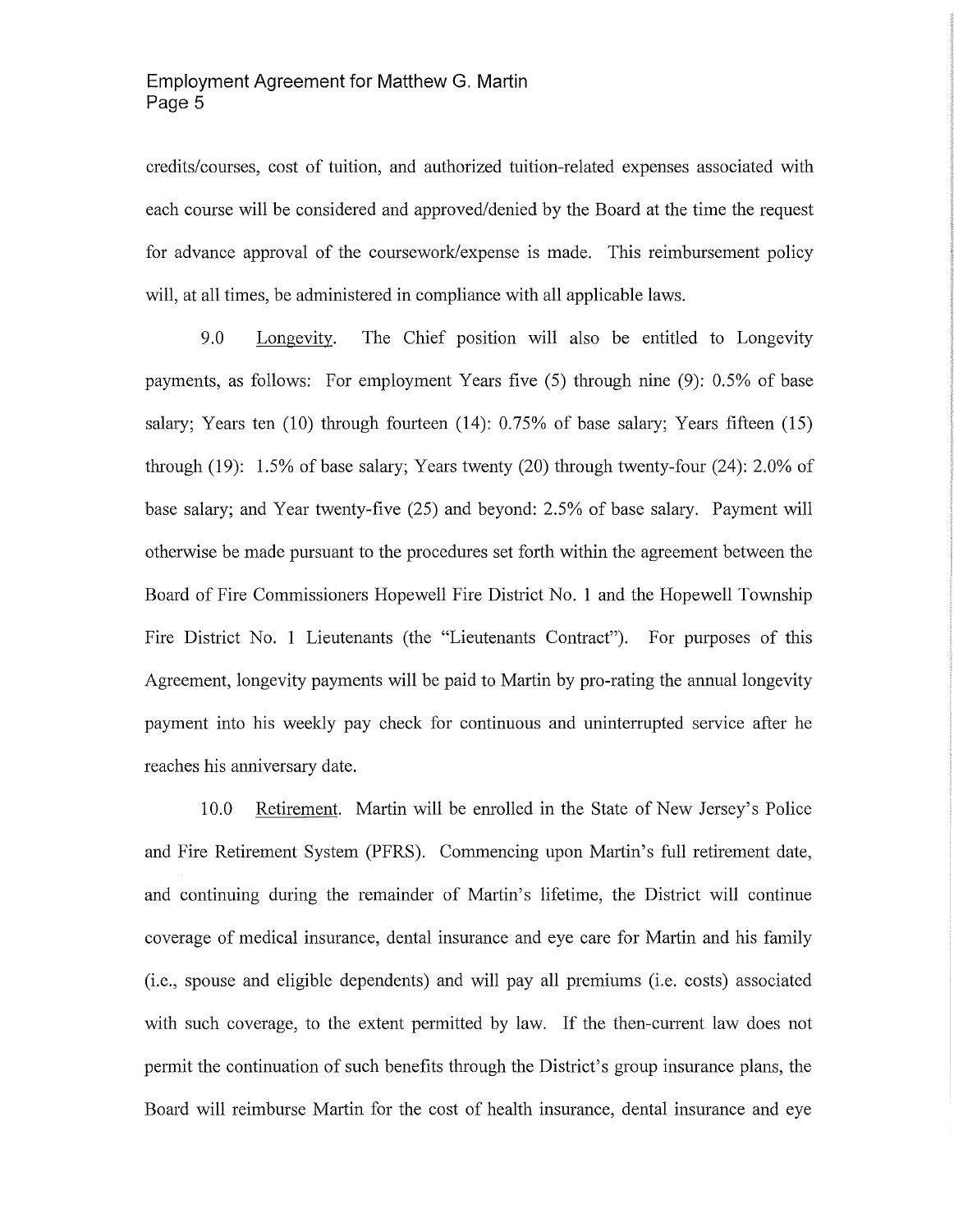care benefits he secures for himself and his family (spouse and eligible dependents). Reimbursement will be made on a monthly basis, or the District may agree to directly submit payments to the insurance provider(s) on Martin's behalf.

11.0 Employment Right & Benefits (Generally). Martin, acting within the scope of his position as Chief, shall receive all rights and benefits afforded in accordance with the Lieutenants Contract, with the sole exception of monetary overtime compensation. Such rights and benefits include, without limitation, the following: participation in the group health benefits plan, participation in the compensation time buy-back program, education incentive bonus, in-service training, injury leave, insurance, wellness program, jury duty/witness leave, leave of absence, longevity, paid time off, annual leave, bereavement, personal, sick and holiday paid leave, and participation in all annual leave buy-back programs (for sick leave, personal leave, annual leave, etc.). It is expressly intended that the Tuition Reimbursement terms (as set forth within Section 8) and the Longevity terms (as set forth within Section 9) of this Agreement are to be more generous than the education incentive bonus and longevity terms contained within the Lieutenants Contract.

12.0 Compensatory Time. Rather than overtime compensation, for which Martin is not eligible, Martin shall be entitled to receive compensatory time on a timeand-a-half basis for time worked above and beyond his normal daily schedule under the following circumstances: emergency calls, meeting attendance, community events (such as fireworks, school presentations, etc.) and similar, beyond regular daily schedule events. Such compensatory time is eligible for "buy back" under the compensatory time "buy back" program, pursuant to the terms of the program set forth within the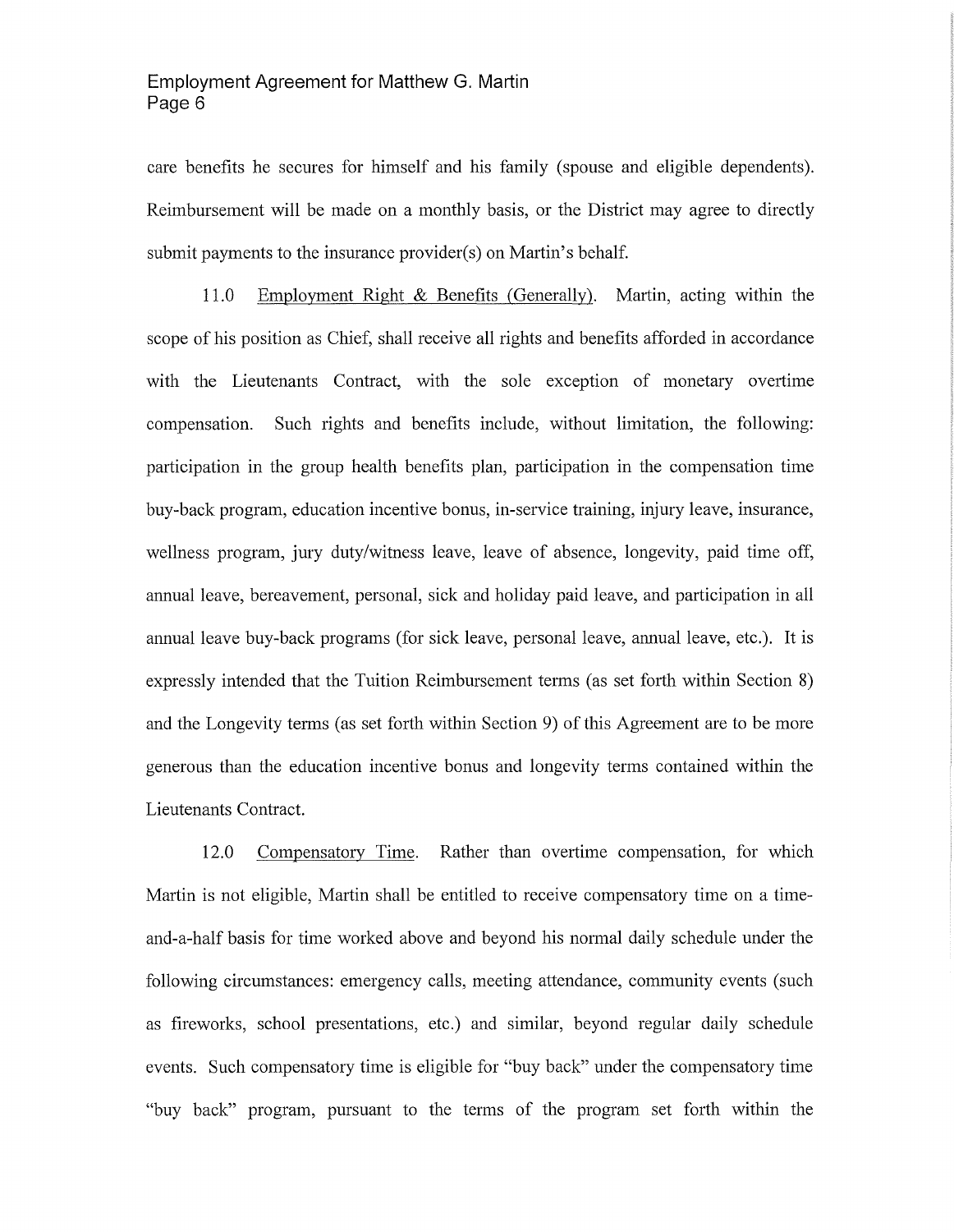Lieutenants Contract. This means that at the end of the  $13<sup>th</sup>$  pay period, annually, Martin may elect to sell back earned compensation time (including unused sick leave [48 hours], annual leave [40 hours], comp time [120 hours], etc.) up to 120 hours per year. Payment shall be made to Martin in the  $14<sup>th</sup>$  pay period each year.

13.0 Additional Duties. As Chief, Martin shall not serve as the overall Chief of the District. In the event that the scope of duties of the Chief are expanded beyond those duties as identified herein and/or by prior practice in the District, the Chief may request to re-open wage negotiations to obtain compensation for the additional duties.

14.0 Tenure. It is the intent of the Board that the position of Chief be treated as a "tenured" position once an individual employed in the Chief position has remained continuously employed in good standing for nine (9) consecutive years. Martin has earned "tenure" status. Accordingly, Martin's employment with the District shall be for an indefinite or unlimited duration in which Martin shall be continuously employed unless he voluntarily resigns or is terminated for Cause, as the term is defined within Section 15 of this Agreement. Accordingly, Martin has the reasonable expectation of long term, indefinite employment though his intended voluntary resignation or retirement date. Should the Board determine that there is Cause for termination and terminates Martin's employment for Cause, Martin shall be entitled to a hearing within 45 days to appeal the determination in arbitration. Martin shall be entitled to salary and benefits continuation through the first 60 days of the appeal process, which he shall be required to repay the District if his appeal is unsuccessful. If the arbitration/appeal is successful, Martin shall be restored to the Chief position or awarded the equivalent of all salary and benefits he would have earned had he remained continuously employed through his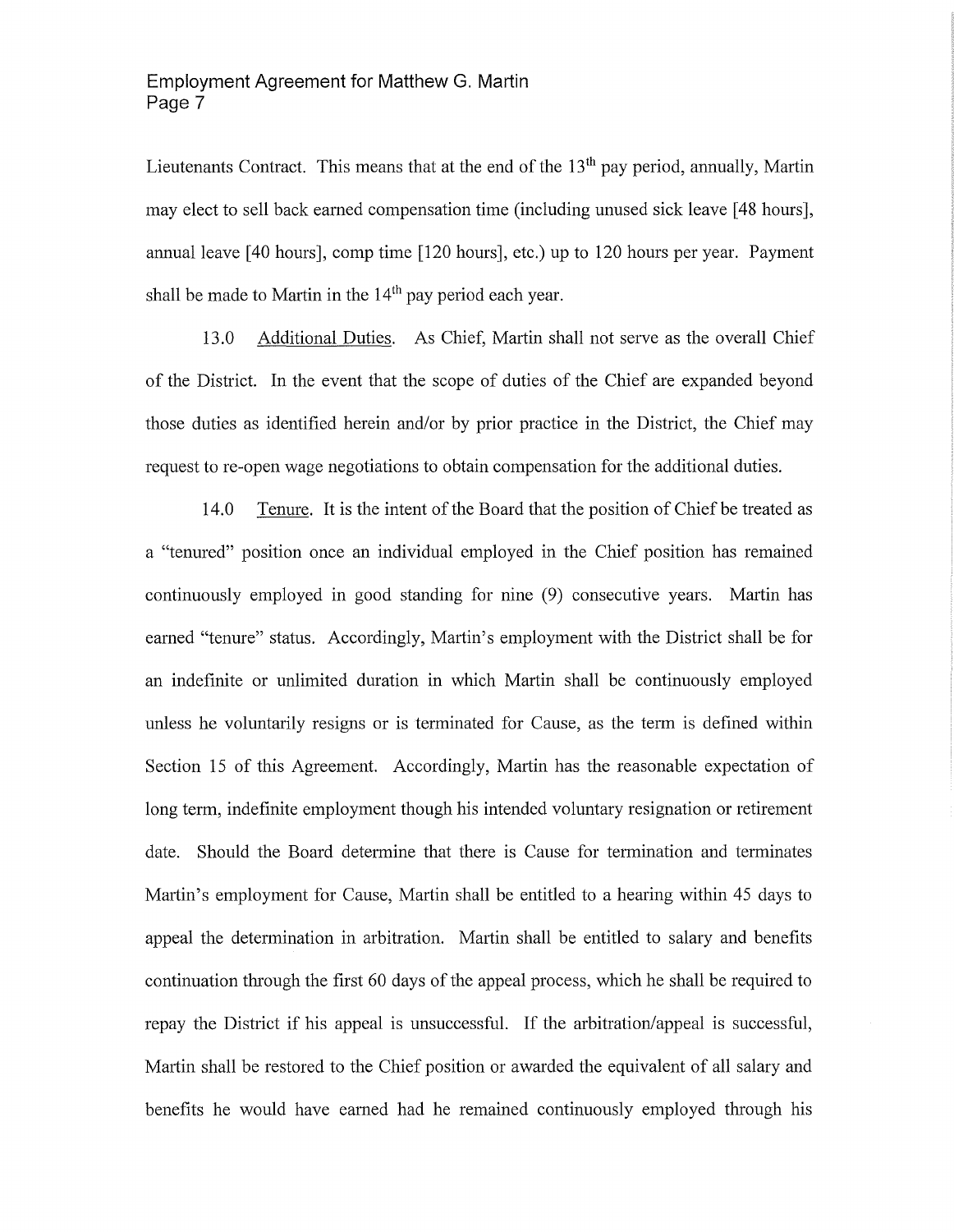retirement date. For purposes of this Section 14, the retirement date shall be deemed Martin's 65<sup>th</sup> birthday, or the birthday that corresponds to the then-current PFRS mandatory retirement age.

15.0 Termination of Employment. This Agreement may be terminated by Martin upon giving one (1) month's prior written notice to the Board. This Agreement will terminate immediately upon Martin's death. The Board and/or District may also terminate this Agreement due to Martin's "disability." For purposes of this Agreement, the term "disability" shall mean: that (i) Martin has been incapacitated by bodily injury, illness or disease so as to be prevented thereby from engaging in the performance of his duties as Chief (provided, however, that the District acknowledges its obligations to provide reasonable accommodation to the extent required by applicable law); and (ii) such total incapacity shall have continued for a period of  $\ddot{\text{six}}$  (6) consecutive months; and (iii) such incapacity will, in the opinion of a qualified physician, be permanent and continuous during the remainder of Martin's life or will prevent his return to work within 18 months of the start of the disability leave. The Board and/or District may also terminate this Agreement at any time "for Cause" upon written notice to Martin. No advance notice is necessary for a "for Cause" termination, except as set forth below. For the purpose of this Agreement, "for Cause" shall mean and include conduct by Martin amounting to: (i) fraud, dishonesty, gross negligence or intentionally criminal acts, (ii) willful acts of moral turpitude, misconduct or other acts reflecting discredit upon the position of Chief and/or Martin and/or the Board or District or (iii) material failure to perform the material duties of his position. In the event of a termination for Cause based upon subsections  $(i) - (iii)$  above, the District shall first be required to provide Martin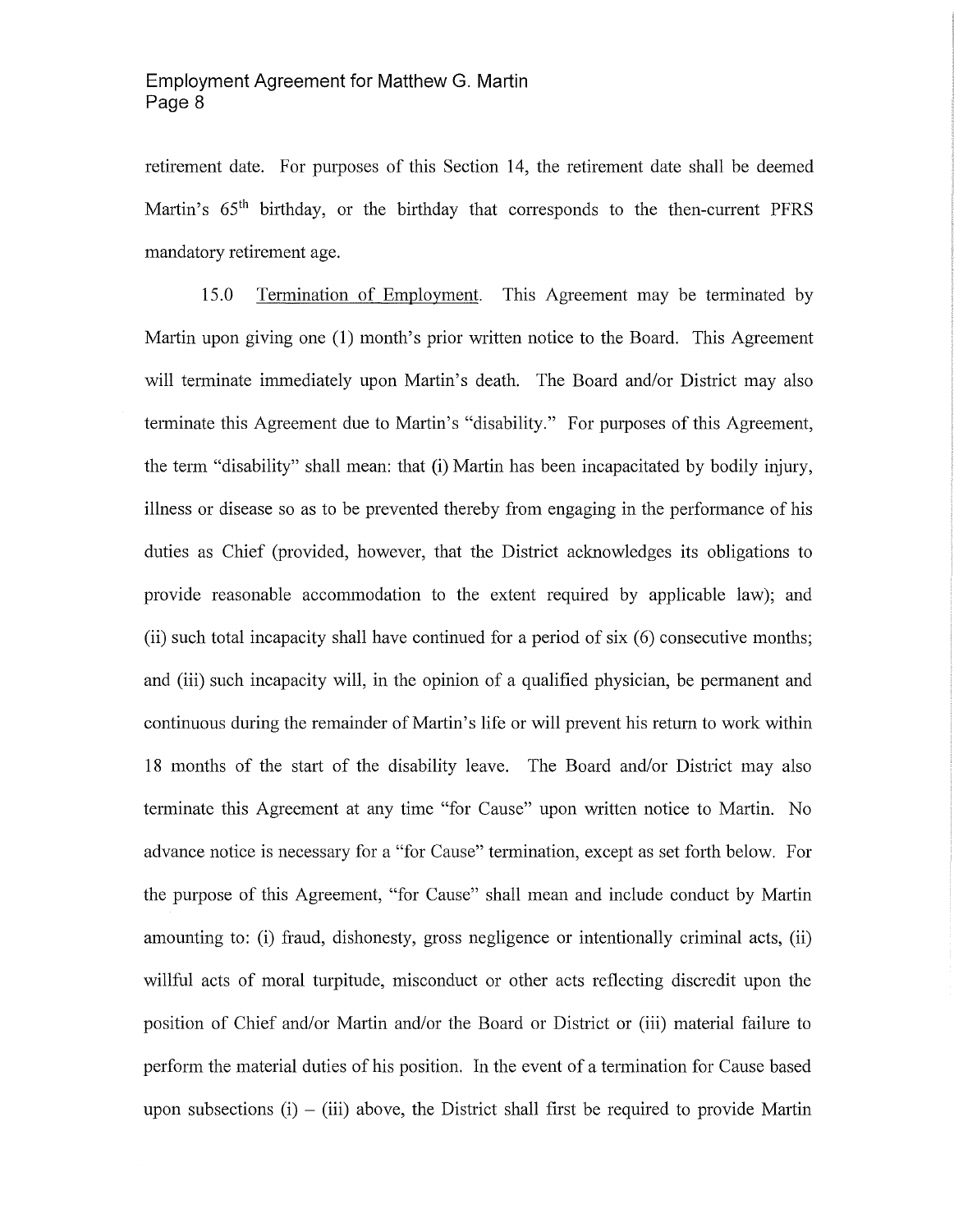with written notice of the grounds for Cause and the opportunity to cure the same within 14 days of the delivery of the written notice to Martin. Martin may be immediately relieved of duties, but must be paid full salary and benefits during any notice and cure period. In addition to any other rights and remedies that he may have, Martin shall have the right to appeal any for Cause determination through arbitration, pursuant to Sections 14 and 16 of this Agreement.

16.0 Arbitration. Any controversy, dispute, or claim arising out of or relating to this Agreement, or the breach, termination or validity hereof, shall be submitted to and be finally resolved by arbitration, to be conducted by the American Arbitration Association ("AAA"), with such arbitration to be held in Mercer County, New Jersey in accordance with the AAA Commercial Arbitration Rules. Any award or decision rendered in such arbitration shall be final and binding on the parties, and judgment may be entered thereon in any court of competent jurisdiction. Except as may be provided to the contrary herein, each party hereto shall pay their share of any and all expensed incurred by such party in connection with such arbitration proceeding, unless otherwise determined by the arbitrator. In the event Martin prevails in any arbitration proceeding against the Board and/or District, Martin shall be entitled to recover all reasonable attorneys' fees and costs (including filing, forum and arbitrators' fees and costs) that he incurred in connection with the arbitration.

17.0 Miscellaneous.

17 **.1** Headings. Section headings contained in this Agreement are for reference purposes only and shall not, in any way, affect the meaning or interpretation of this Agreement.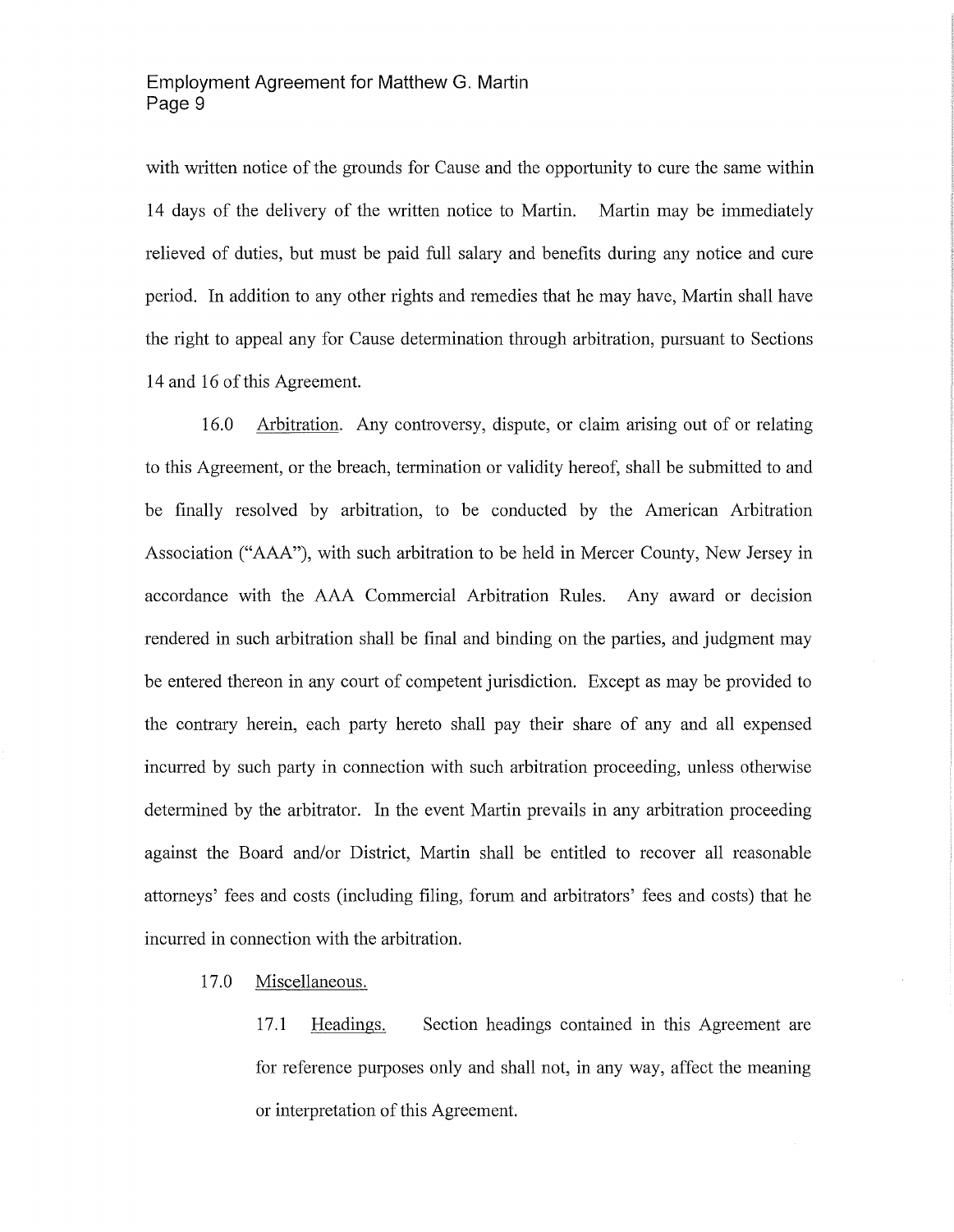17.2 Entire Agreement. This Agreement, together with all exhibits referred to herein, if any, constitutes the entire Agreement between the patties and superseded all oral and written agreements, if any, between the parties.

17.3 Amendment. This Agreement may not be amended orally, but only by an instrument in writing, duly executed by the parties hereto.

17.4 Assignment. All of the tenns and provisions of this Agreement shall be binding upon and inure to the benefit of and be enforceable by the respective heirs, representatives, successors and assigns of the parties hereto; provided, however, that neither the duties or responsibilities of the Chief, nor any right to receive payments, shall be assigned or transferred, in whole or in part, by Martin. The District agrees that it will require any successor (including, without limitation, by merger, operation of law, consolidation, assignment or purchase of all or substantially all of the assets of the District) to assume expressly and agree to perform this Agreement.

17.5 Severability. If any of the provisions of this Agreement are determined to be invalid, such invalidity shall not affect or impair the validity of the other provisions, which shall be considered severable and shall remain in full force and effect.

17.6 Governing Law. This Agreement shall be construed and interpreted in accordance with the laws of the State of New Jersey.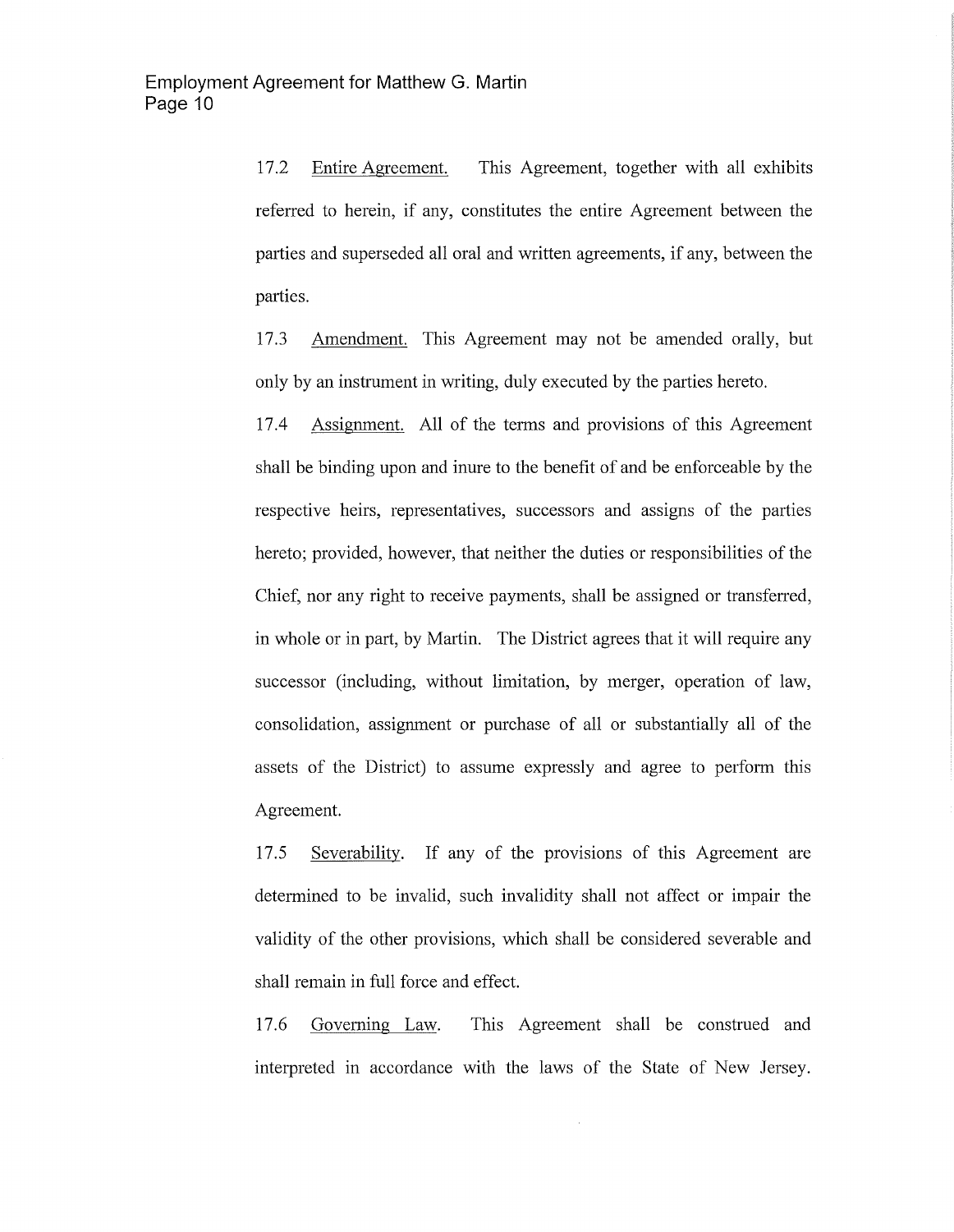Additionally, the venue of any arbitration or court proceeding shall be within Mercer County, New Jersey.

17.7 Notices. All notices, consents, waivers or communications which are required or permitted hereunder shall be sufficient if given in writing and delivered personally, sent by Federal Express or similar overnight service, or certified mail, return receipt requested, postage prepaid, to the parties as follows:

If to the District:

Stark & Stark, P.C. 993 Lenox Drive P.O. Box 5315 Princeton, NJ 08543-5315 Attn: Kevin M. Hart, Esq.

and

Chairman Hopewell Township Board of Fire Commissioners 201 Washington Crossing-Pennington Road Titusville, NJ 08560

If to Chief:

Matthew G. Martin 8 New Road Lambertville, NJ 08530

17.8 Waiver. Failure to enforce any provision of this Agreement shall not constitute a waiver of such provision or its enforceability. No term or provision hereof shall be deemed waived and no breach of contract excused unless such waiver or consent shall be in writing.